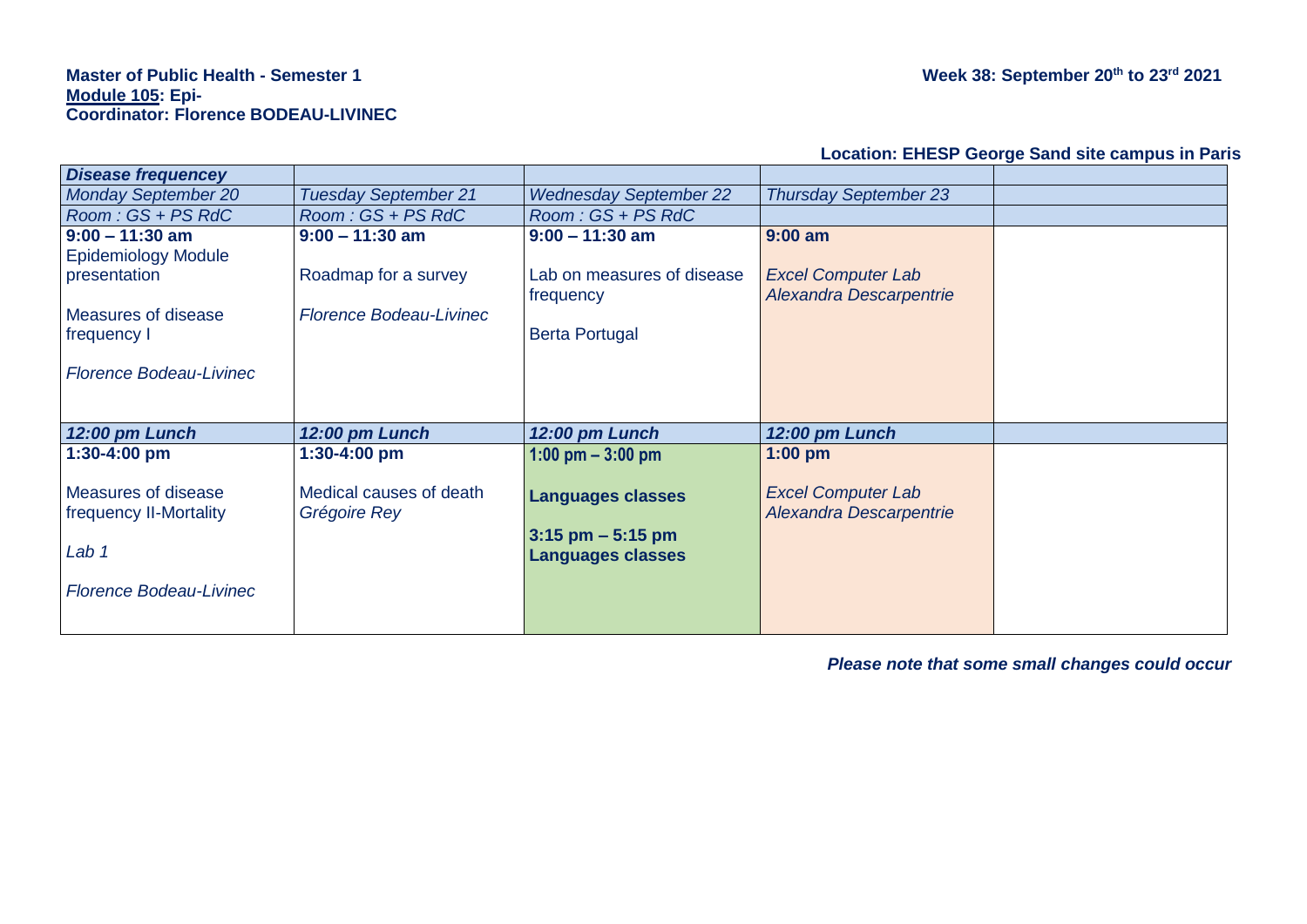## **Master of Public Health - Semester 1 Week 42: October 18th to 21st 2021 Module 111: Epi Coordinator: Florence BODEAU-LIVINEC**

|                                                         |                                            |                                          | Loudion. Lincol Ocorge Dana Site Dampas in Faris and Omine availabl |  |
|---------------------------------------------------------|--------------------------------------------|------------------------------------------|---------------------------------------------------------------------|--|
| <b>Study design</b>                                     |                                            |                                          |                                                                     |  |
| <b>Monday October 18</b>                                | <b>Tuesday October 19</b>                  | <b>Wednesday October 20</b>              | <b>Thursday October 21</b>                                          |  |
| $Room:GS + PS$ RdC                                      | Room: GS + PS RdC                          | $Room:GS + PS$ RdC                       | $Room:GS + PS$ RdC                                                  |  |
| Homework #1 due                                         | $9:00 - 11:30$ am                          | $9:00 - 11:30$ am                        | $9:00$ am                                                           |  |
| Quiz                                                    | Field survey settings and<br>questionnaire | Surveillance and time series<br>analysis | R software/STATA                                                    |  |
| $9:00 - 11:30$ am                                       |                                            |                                          | Manasa Shanta                                                       |  |
|                                                         | <b>Florence Bodeau-Livinec</b>             | Pascal Crépey                            | Yerramalla/Sanjeev Bista                                            |  |
| Case-control studies<br><b>Florence Bodeau-Livinec</b>  |                                            |                                          |                                                                     |  |
| <b>Article discussion</b><br>(Ménégaux et al.)          |                                            |                                          |                                                                     |  |
| <b>Florence Bodeau-Livinec</b>                          |                                            |                                          |                                                                     |  |
| 12:00 pm Lunch                                          | 12:00 pm Lunch                             | 12:00 pm Lunch                           | 12:00 pm Lunch                                                      |  |
| 1:30-4:00 pm                                            | 1:30-4:00 pm                               | 1:00 pm $-$ 3:00 pm                      | $1:00$ pm                                                           |  |
| <b>Cohort studies</b><br><b>Florence Bodeau-Livinec</b> | Measures of association                    | <b>Languages classes</b>                 | R software/STATA                                                    |  |
|                                                         | Lab 4 on association                       | $3:15$ pm $-5:15$ pm                     | <b>Manasa Shanta</b>                                                |  |
| <b>Article discussion</b><br>(Larroque et al.)          | <b>Florence Bodeau-Livinec</b>             | <b>Languages classes</b>                 | Yerramalla/Sanjeev Bista                                            |  |
|                                                         |                                            |                                          |                                                                     |  |

**Location: EHESP George Sand site campus in Paris and online available**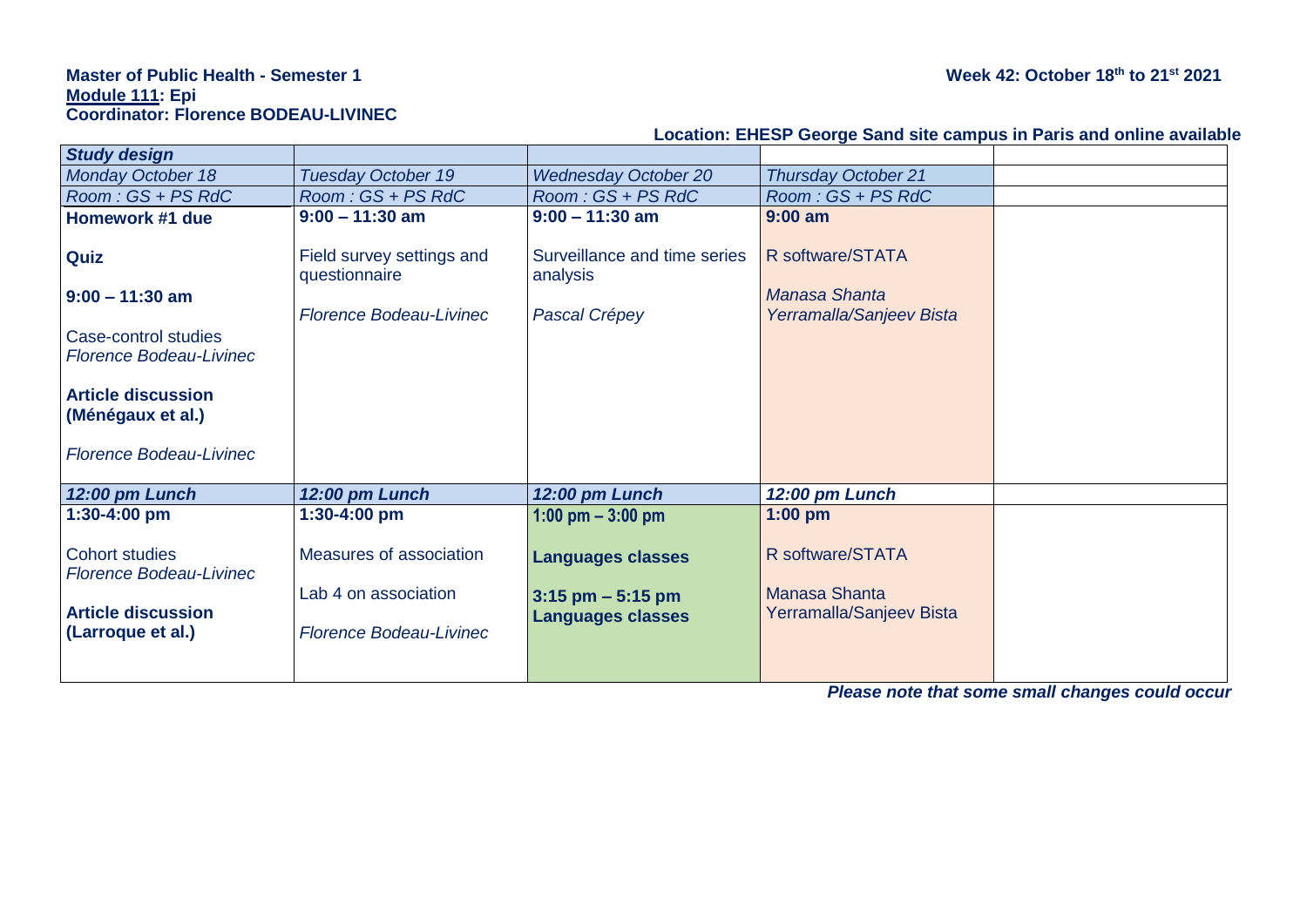# **Master of Public Health - Semester 1 Week 47: November 22nd to 25th 2021 Module 111: Epi Coordinator: Florence BODEAU-LIVINEC**

#### **Location: EHESP George Sand site campus in Paris**

| <b>SURVEY</b>                                           |                                                                                  |                                                                              |                                   |  |
|---------------------------------------------------------|----------------------------------------------------------------------------------|------------------------------------------------------------------------------|-----------------------------------|--|
| <b>Monday November 22</b>                               | <b>Tuesday November 23</b>                                                       | <b>Wednesday November 24</b>                                                 | <b>Thursday November 25</b>       |  |
|                                                         | $Room:GS + PS$ RdC                                                               |                                                                              |                                   |  |
| $9:00 - 11:30$ am                                       | $9:00 - 11:30$ am                                                                | $9:00 - 11:30$ am                                                            | $9:00$ am                         |  |
| Data management and data<br>analysis<br>Amanda Garrison | Data management and data<br>analysis<br>Amanda Garrison<br><b>Elliott Rojers</b> | Quiz<br>Screening<br>Lab 2 on screening<br><b>Florence Bodeau-Livinec</b>    | <b>NVIVO</b><br><b>Marine RAY</b> |  |
| 12:00 pm Lunch                                          | 12:00 pm Lunch                                                                   | 12:00 pm Lunch                                                               |                                   |  |
| $1:30 - 4:00$ pm                                        | 1:30-4:00 pm                                                                     | 1:00 pm $-$ 3:00 pm                                                          | $1:00$ pm                         |  |
| Data collection in the field<br><b>Elliott Rojers</b>   | Data management and data<br>analysis<br><b>Amanda Garrison</b>                   | <b>Languages classes</b><br>$3:15$ pm $-5:15$ pm<br><b>Languages classes</b> | <b>NVIVO</b><br><b>Marine RAY</b> |  |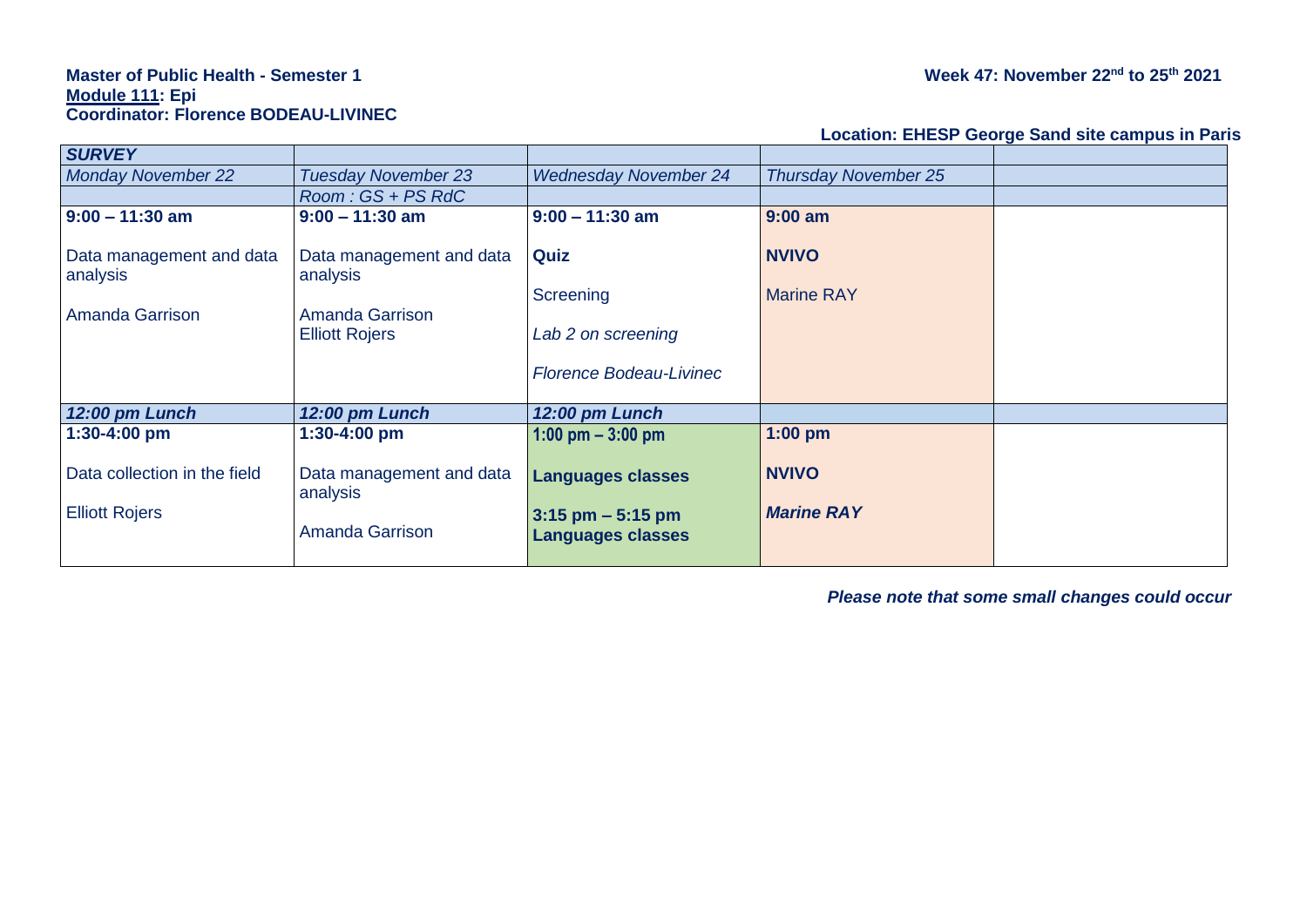# **Master of Public Health - Semester 1 Week 01: January 03rd to 06th 2022 Module 106: Epi Coordinator: Florence BODEAU-LIVINEC**

#### **Location: EHESP George Sand site campus in Paris**

| <b>Bias</b>                                                                                                              |                                                                                                                                                   |                                                                              |  |
|--------------------------------------------------------------------------------------------------------------------------|---------------------------------------------------------------------------------------------------------------------------------------------------|------------------------------------------------------------------------------|--|
| <b>Monday January 3</b>                                                                                                  | Tuesday January 4                                                                                                                                 | <b>Wednesday January 5</b>                                                   |  |
|                                                                                                                          | Room: GS + PS RdC                                                                                                                                 | $Room:GS + PS$ RdC                                                           |  |
| $9:00 - 11:30$ am                                                                                                        | $9:00 - 11:30$ am                                                                                                                                 | $9:00 - 11:30$ am                                                            |  |
| Quiz<br>Homework #2 due<br>Confounding<br><b>Article discussion (Briand</b><br>et al.)<br><b>Florence Bodeau-Livinec</b> | Causality<br><b>Bias</b><br><b>Florence Bodeau-Livinec</b>                                                                                        | Burden of disease &<br>attributable risk<br><b>Emilie Counil</b>             |  |
| 12:00 pm Lunch                                                                                                           | 12:00 pm Lunch                                                                                                                                    | 12:00 pm Lunch                                                               |  |
| 1:30-4:00 pm                                                                                                             | 1:30-4:00 pm                                                                                                                                      | 1:00 pm $-$ 3:00 pm                                                          |  |
| <b>DAGs</b><br><b>Florence Bodeau-Livinec</b><br>Lab on DAGs                                                             | <b>Article discussion (Doll et</b><br>al.)<br><b>Article discussion (Hertz-</b><br>Picciotto et al.)<br><b>Article discussion (Tao et</b><br>al.) | <b>Languages classes</b><br>$3:15$ pm $-5:15$ pm<br><b>Languages classes</b> |  |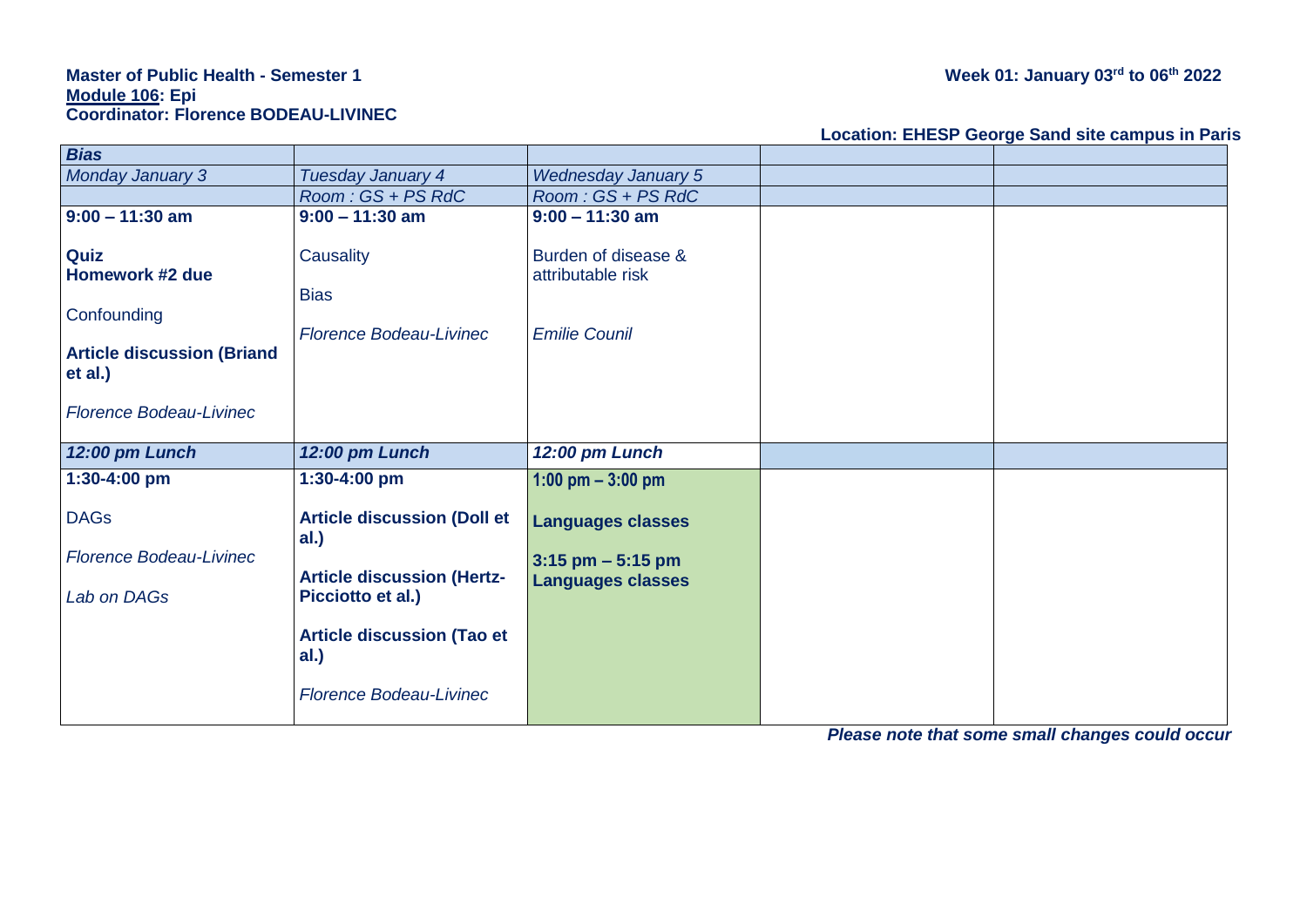#### **Master of Public Health - Semester 1 Week 05 : January 31st to February 3 rd 2022 Module 106: Epi Coordinator: Florence BODEAU-LIVINEC**

## **Location: EHESP George Sand site campus in Paris**

| <b>SYNTHESIS AND REVISION</b> |                              |                                |  |
|-------------------------------|------------------------------|--------------------------------|--|
| <b>Monday January 31</b>      | <b>Tuesday February 1</b>    | <b>Wednesday February 2</b>    |  |
|                               | $Room:GS + PS$ RdC           | $Room:GS + PS$ RdC             |  |
| $9:00 - 11:30$ am             | $9:00 - 11:30$ am            | $9:00 - 11:30$ am              |  |
|                               |                              | Homework #3 due                |  |
| Data management and data      | Randomized controlled trials |                                |  |
| analysis                      |                              | <b>Review session</b>          |  |
|                               | <b>Nicole Pitcher</b>        | Case-study on lung cancer      |  |
| <b>Amanda Garrison</b>        |                              |                                |  |
|                               |                              | <b>Florence Bodeau-Livinec</b> |  |
|                               |                              |                                |  |
| 12:00 pm Lunch                | 12:00 pm Lunch               | 12:00 pm Lunch                 |  |
| $1:30-4:00$ pm                | 1:30-4:00 pm                 | 1:00 pm $-$ 3:00 pm            |  |
|                               |                              |                                |  |
| Data management and data      | Evidence-based public        | <b>Languages classes</b>       |  |
| analysis                      | health: Systematic reviews & |                                |  |
|                               | meta-analysis                | $3:15$ pm $-5:15$ pm           |  |
| <b>Amanda Garrison</b>        |                              | <b>Languages classes</b>       |  |
|                               | <b>Nicole Pitcher</b>        |                                |  |
|                               |                              |                                |  |